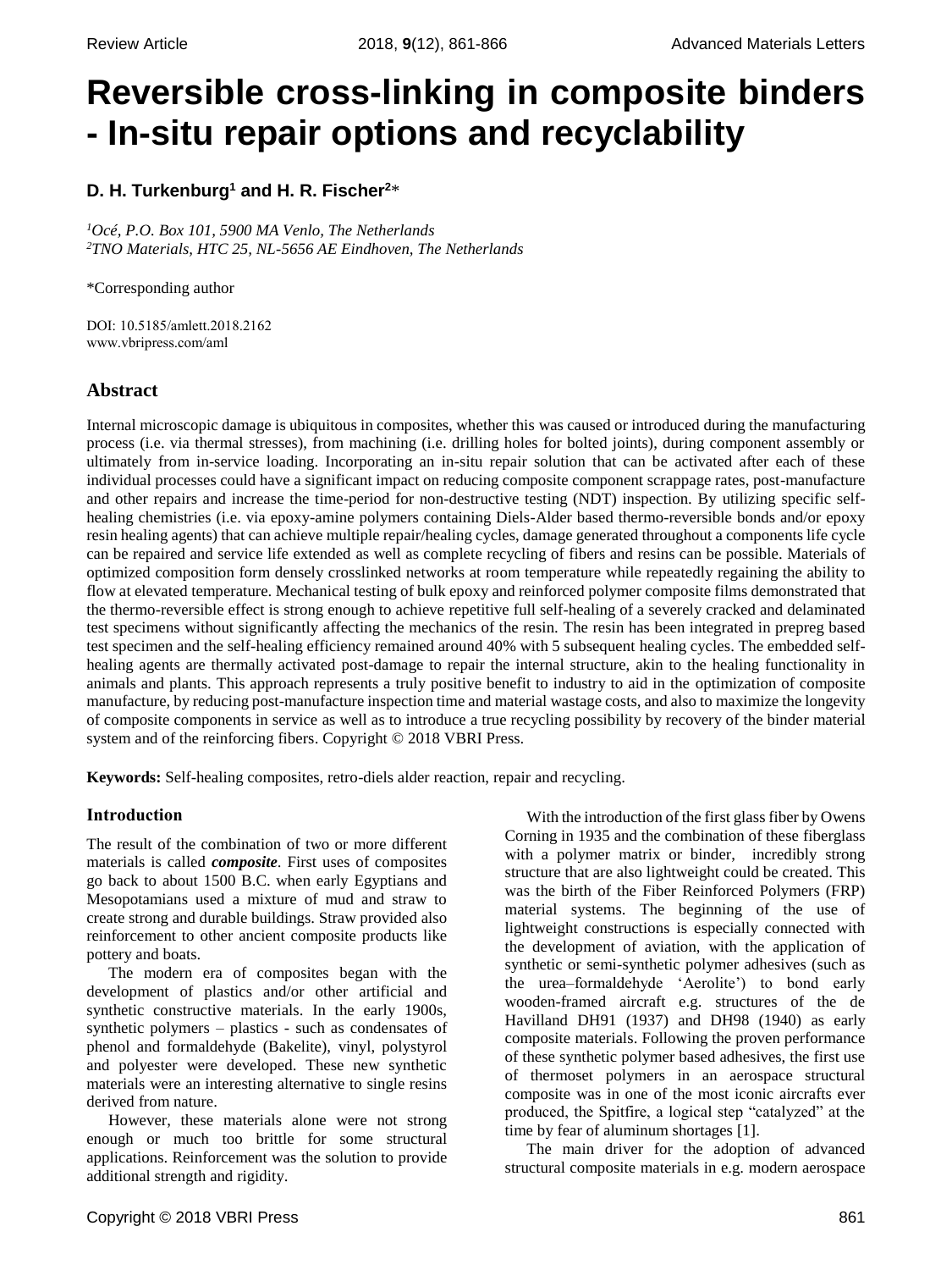applications is the impressive weight saving that may be achieved, without loss of specific strength.

Within the 30 - 40 years that thermoset composites have been used as construction material system, epoxy resins have come to dominate the market as a result of their design versatility, ease of cure with a large variety of initiators and curing agents, and modest cure temperatures. Owing to their relatively well-understood and familiar structure–property relationships, engineers are employing considerable efforts to design, build and test critical structures from these materials.

The main drawbacks of thermoset polymers are their inherent brittleness and poor impact properties, which limit their use as homo-polymers in engineering applications which is inherently an issue in the area of composite materials as well. Fatigue damage and especially impact damage often results in a large area of weakened material due to fiber-matrix delamination. Repair is often impossible or needs replacement of whole structural sections **(Fig. 1)**.



**Fig. 1**. Scanning acoustic microscopy of the damage dimensions after an impact in a Carbon fiber composite sheet showing large areas of delamination as consequence of the impact.

In general, internal microscopic damage is ubiquitous in composites, whether this occurred during the manufacturing process (i.e. via thermal stresses), by machining (i.e. drilling holes for bolted joints), during component assembly or ultimately from in-service loading.

On the other side repair is often very expensive in terms of time, labor and cost and in some cases difficult if impossible to realize since the damage is not directly visible and large areas need to be involved in the process. Additionally, and different to thermoplastics and metals, the repair patches need to adhere well to the basis and will add weight to the construction.

Also, recycling of thermoset composites is mainly and often restricted to either to mechanical recycling (milling), to thermal recycling meaning combustion with an energy recovery or pyrolysis for partial matrix recovery in terms of valuable low molecular weight building units (fuel, monomers) or as better alternative, chemical recycling by dissolution of matrix (only possible at limited systems). At present there are very limited commercial recycling operations for main stream composites due to technical and economic constraints, mainly the difficulty to liberate homogeneous particles hindered by the presence of both, the fibers and the matrix binders.

#### **Reversible chemistry in binder systems**

An incorporating of an in-situ repair solution that can be activated after each of the individual above mentioned and damage causing processes could have a significant impact on reducing composite component scrappage rates, post-manufacture and other repairs and increase the time-period for non-destructive testing (NDT) inspection and hence would be of high added value. For the instruction of self-healing, one can follow either of the two general strategies: 1. The introduction of external self-healing agents to be activated in case of mechanical damage [2] or 2. The built in of self-healing functionality by introduction of reversible bond in the resin and to be activated on demand externally e.g. be heat [3]. The first strategy has however severe drawbacks while applied in composites. Most of the self-healing agents display difficulties during the curing of the composites at high temperatures and capsules containing such agents are mostly in sizes comparable to the fiber diameters of the fabric. Consequently a homogeneous incorporation remains difficult.

So, following the second strategy may be more successful. **Fig. 2** shows a schematic presentation of the formation and function of such a system.



**Fig. 2.** Schematic overview of manufacturing and damage/healing processes. Between the monomers both permanent and thermoreversible bounds are established. At high temperature the latter open and enable the system to flow thereby allowing cracks to heal and restore adhesion on sites of delamination.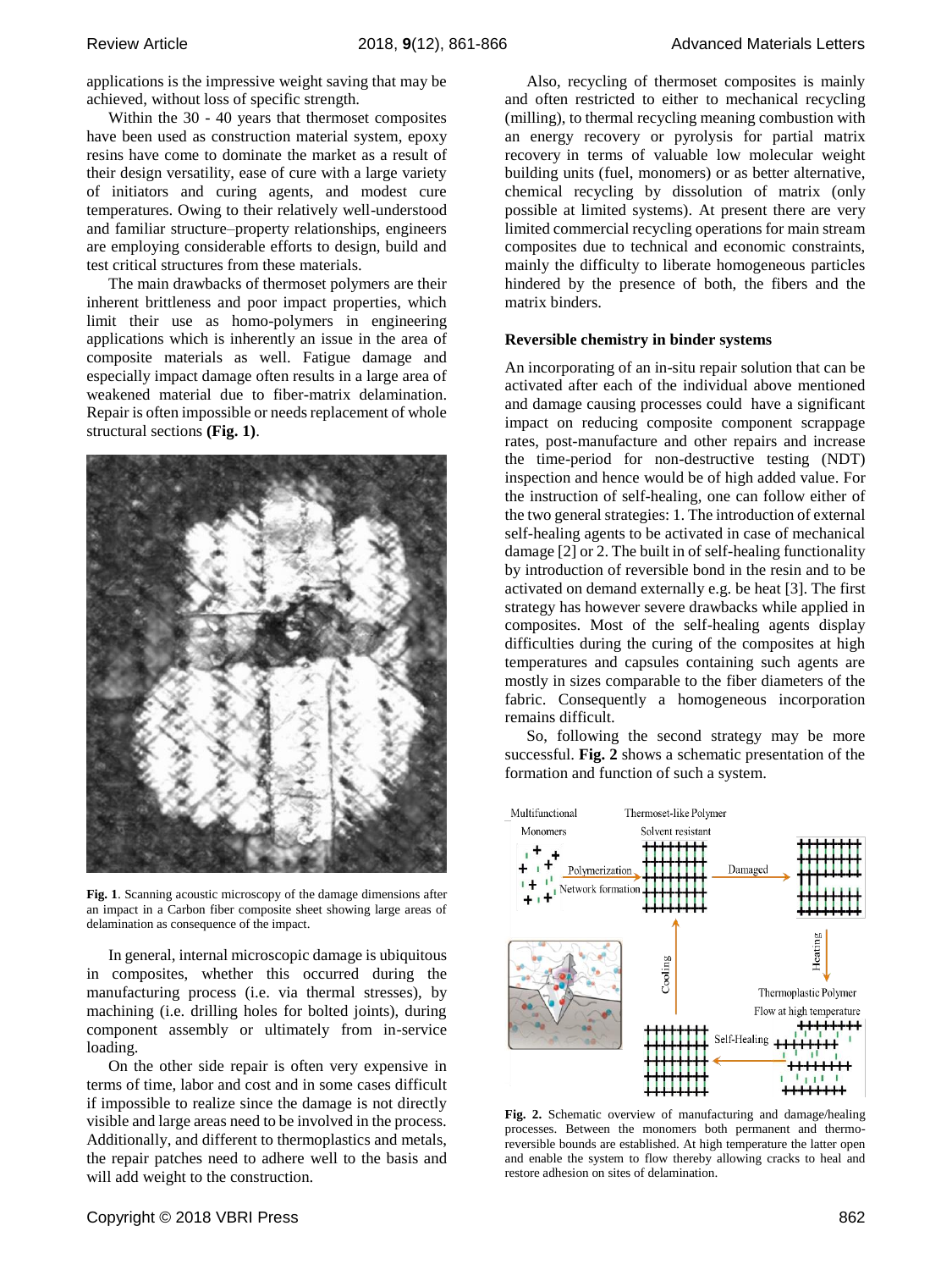Strongly *thermo-reversible* Diels-Alder reaction between furfuryl and maleimide group



**Fig. 3.** Thermo-reversible Diels-Alder reaction as linkage bond resulting in case of a thermoset at higher temperatures in a low viscous material with thermoplastic behavior and at low temperatures in a highly cross-linked solvent resistant and mechanically strong thermoset.

Different systems are available for this purpose, based on reversible non-covalent interactions e.g. H-bonds as connecting elements resulting in softer systems or alternatively on reversible covalent bond linking units like remendable disulfide bridges or as mostly used reversible cross links based on the formation and splitting of a Diels-Alder linkage between furfuryl and maleimide units **(Fig. 3)** [3].

Such systems should be preferentially part or at least compatible with the currently existing and used rein binder systems.

#### **Example:** *Thermoset epoxy amine systems with incorporated reversible covalent bonds*

Thermoset epoxy amine systems are commonly used because of their excellent mechanical properties, compatibility with carbon fibers and chemical inertness. Once the composites are cured, however, there is not much that can be done about defects (micro-cracks and fiber-resin delamination).

Therefore, we developed a process that allows to combine Diels-Alder functional components with a conventional epoxy amine **(Fig. 4)** [4, 5].



**Fig. 4.** Schematic overview of the manufactured composite binder resin based on epoxy amine polymers connected with thermo-reversible crosslinks based on furfuryl-maleimide Diel-Alder chemistry.

The synthetic route does not require complex equipment or process conditions and the starting materials are cost effective (no solvent or catalyst is needed), available on a large scale and commonly used

by the composite (aerospace) industry. A detailed description can be found in [5].

In brief, furfuryl amine has been reacted in a bulk reaction with diglycidyl ether of bisphenol A resulting in a polymeric yellow transparent glassy material. By choosing the ratio between the main epoxy building units, the size of the pre-polymer can be adjusted, which is of importance for the usability for the envisaged repair and recycling functionality. The chains should on the one side contain enough furfuryl groups for participation in a substantial cross-linking and on the other side they should be short enough to keep the viscosity of the system in the melt low enough to guarantee good flow and (re)wetting of the reinforcing fibers.

Subsequently, this pre-polymer was used without further purification for the synthesis of the self-healing Diels-Alder adduct (resin) via batch extrusion. For this 1,1'-(methylenedi-4,1-phenylene) bismaleimide (BMI), the reversible crosslinker was added to the prepolymer powder, the crosslink densities can be tuned by variation of the ratios of both components. The obtained material displays an interesting mixture of properties some of which are typical for classical thermoset polymers, and some of which are typical for thermoplastics. The thermo-reversible nature of the Diels-Alder reaction allows the material to flow and self-repair at temperatures >120°C as is characterized using rheological studies. Self-healing of test specimens has been demonstrated. In analogy to epoxies, due to its rigidity, mechanics and thermoset behavior (high crosslink density proven by solvent resistance) the developed material could be used to construct fiber reinforced polymer (FRP) composites.

The obtained materials exhibit characteristics of both traditional thermoset epoxies having a high crosslink density as well as typical behavior of thermoplastics that soften and flow at elevated temperatures. The crosslink density, which is of importance for the chemical inertness and mechanical behavior of composites, was studied by solvent exposure tests. In a typical solvent test, non-crosslinked material dissolves, loosely crosslinked materials swells with solvent and densely crosslinked material remains inert. The un-crosslinked prepolymer was found to dissolve well in commonly used solvents although the required exposure time is different for each solvent.

Rheological measurements were executed to quantify the flow properties of the materials at elevated temperatures. The ability to flow, restore cracks and resin fiber delamination sites at elevated temperatures is of key importance to the self-healing effect and does not apply to conventional epoxy composites. In these experiments, a multiple healing was mimicked while subjecting systems with various BMI loading to five subsequent heat-cycles. In all measurements no significant hysteresis is found between heating and cooling curves, meaning that the reactions take place much faster than the heating / cooling rate of 2.5 K/min. The complex viscosity of the prepolymer without the presence of BMI gradually decreases over three orders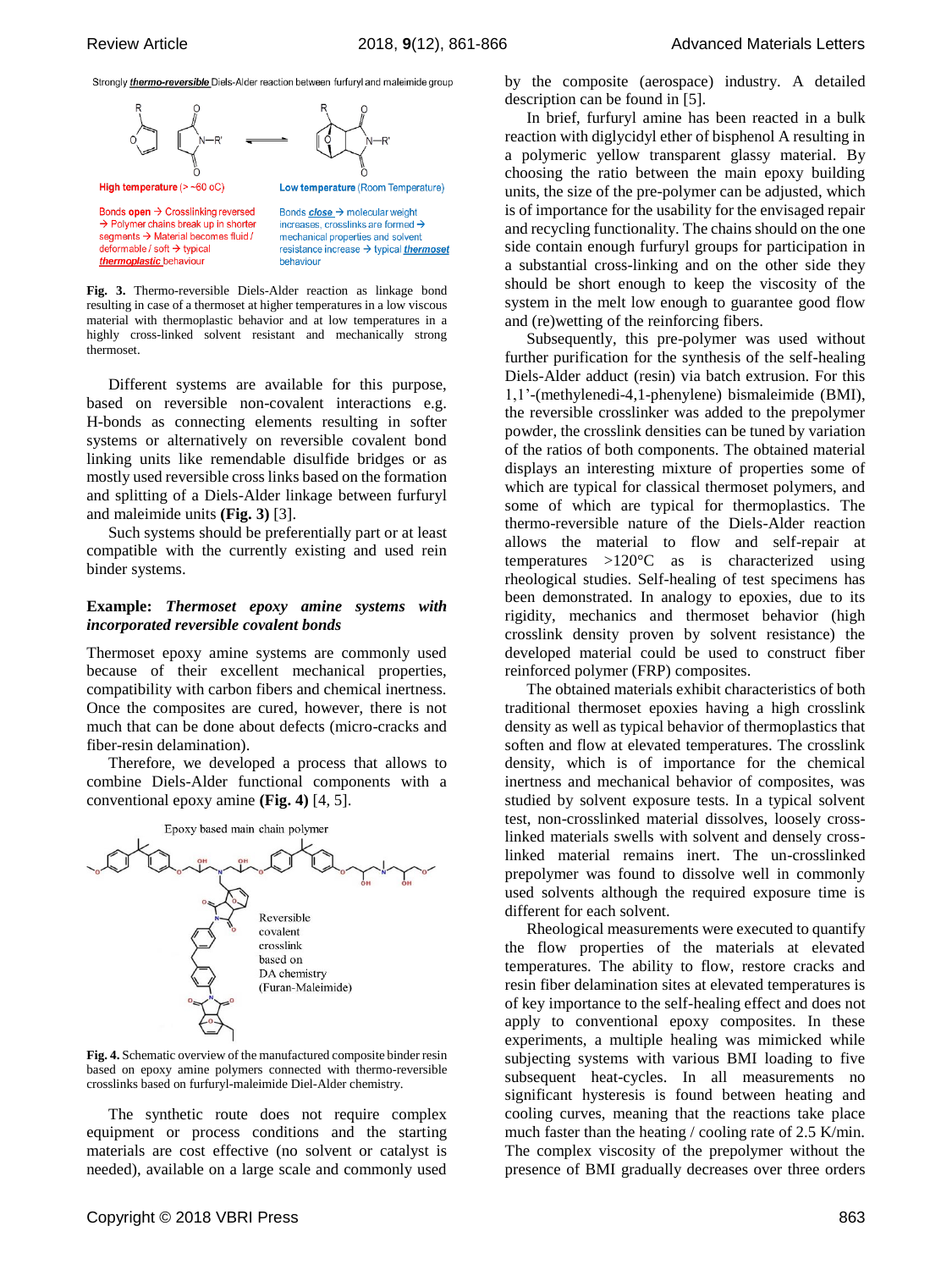of magnitude when increasing the temperature from 60⁰C to 120⁰C **(Fig. 5)**.





**Fig. 5.** Viscosity (left axis) with respect to a cyclic temperature profile (right axis) of glass fiber reinforced Diels-Alder functionalised epoxy composite after fabrication.

The flow properties of the crosslinked prepolymers are dramatically changed and two regimes can be discriminated within each heat cycle of the combined systems: the temperature independent plateaus at low temperature indicating the presence of a solid, and a liquid state at temperatures above the retro-Diels-Alder temperature (ca. 100°C) where viscosity scales inversely with temperature. The high temperature regime is dominated by the reverse Diels-Alder reaction. Reversible crosslinks are broken and the material behaves as a thermoplastic polymer melt in which free BMI is dissolved. BMI, having a rigid molecular structure and a high melting point  $(158\text{°C})$ , acts effectively as a thickener explaining the higher viscosity in the liquid state with respect to the curve of the prepolymer itself.

Comparing the subsequent heat cycles of the BMI prepolymer systems, some drift of the minima of the complex viscosity curves is observed, which is attributed to irreversible side-reactions and a consequently increased irreversible network formation. Although switchable behavior could well be identified for at least five subsequent heat cycles, irreversible side-reactions may eventually undermine the flow behavior. Additional crosslinking, may however also be of benefit to add some extra mechanical strength with each healing event.

The repair functionality / self-healing performance of the binder system was explored using a modified tapered double cantilever beam (TDCB) test specimen geometry. TDCB test specimens were tested at a displacement rate of 5 μm/s until the inserted binder Diels-Alder polymer system film had fractured along the entire length (~30 mm) of the embedded film. Subsequently, test specimens were healed and retested for a further two healing cycles. A healing cycle of 150°C for 5 minutes was prescribed. Testing of a complete dataset (5 test specimens) resulted in average healing values (in terms of first failure load, P  $\alpha$  KIC) of >100% for three repeated healing cycles, representing full recovery of mechanical performance. The first, second and third healing cycles resulted in healing efficiency percentages of  $117 \pm 23$ ,  $123 \pm 24$  and  $107 \pm 15$ , respectively.

For the manufacturing of composites, different strategies can be used. Either, long glass fibers can be added in a subsequent extrusion process to obtain directly a composite system. Alternatively, for composite film fabrication grains of the BMI crosslinked prepolymer are embedded within two woven glass fiber fabric sheets and heated in a hot press to  $150 \degree C$  with a contact pressure of ~15 bar for 3 minutes **(Fig. 6)**.



**Fig. 6.** Glass fiber reinforced Diels-Alder functionalised epoxy composite after fabrication.

The resulting composite sheet (similar as a prepreg) is optically transparent as demonstrated by the clarity of the text on the paper behind the sample, indicating that that the surface of the fibers wets well with the polymer resin and that the viscosity of the resin becomes low enough to impregnate the fibers well thereby expelling air from the system. To further evaluate the repair/selfhealing capability of such binder system for FRP composites, half of the sample artificially damaged by manual separating (delaminating) the material stack between the layers of glass fiber fabric. The damaged area is opaque due to the reflections from air-fiber and air-resin interfaces occurring at resin cracks and fiberresin delamination sites. In the following, the damaged substrate was rotated  $90<sup>o</sup>$  and inserted halfway into the hot press again (the other half sticking out of the press). Pressing at elevated temperature restores the fiber resin delamination and heals the cracks thereby fully regaining transparency of the sample. Three quarters of the sample (pristine, pristine-pressed, pristine-cleaved-pressed) have the same optical appearance and show a distinct contrast with the pristine-cleaved quarter, from which we conclude that self-healing can be established successfully without major side-effects **(Fig. 7)**.



**Fig. 7.** Glass fiber reinforced Diels-Alder functionalized epoxy composite after fabrication (top left). Both woven glass fiber fabrics are pulled apart until halfway into the specimen (bottom left and microscopic image). Half of damaged area is healed using a hot press (right).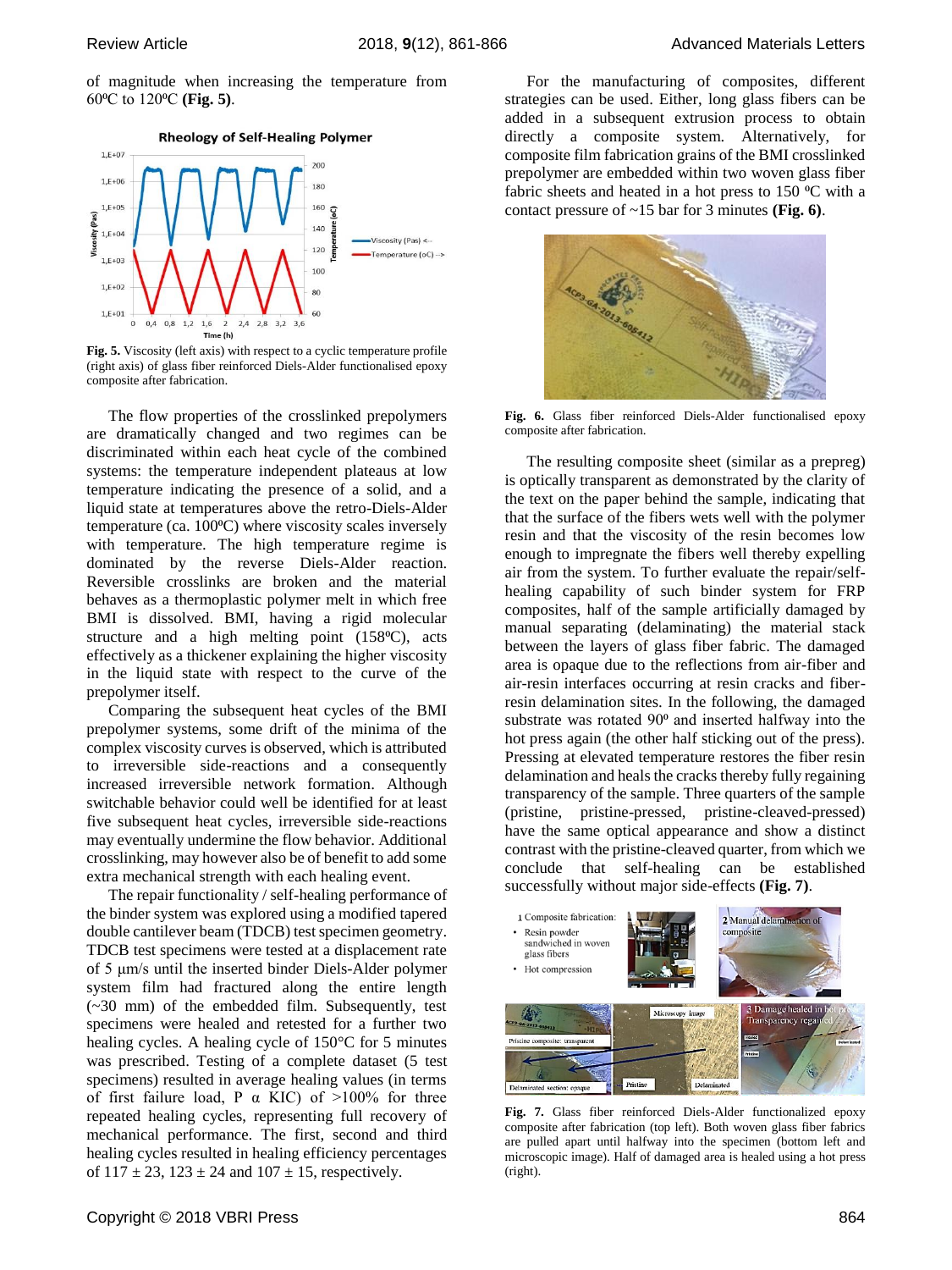Review Article **2018, 9**(12), 861-866 Advanced Materials Letters

Herewith the ability of the reversible covalent cross-linked thermoset to repair large area delamination damage while enabling good re-flow of the resin and re-wetting of the fibers in the delaminated areas in the high temperature regime was demonstrated. This property is fundamentally different from an ordinary traditional thermoset and enables not only repair within the composite system but ensures also an intimate and homogenous integration of repair patches while re-forming a crosslinked network without the presence of interfaces between different separately cured layers.

There are different options to provide the heat for stimulation of the repair action. The generation of the heat can either be internally e. g. by eddy currents or currents applied to the system or by microwave activation, in this case possibly supported via the incorporation of active nanoparticle fillers. An external application of heat by heating blankets or by induction heating coils is also possible and may be more practical **(Fig. 8)**.

## Curing / Healing Strategies



**Fig. 8.** Overview of Curing/Healing strategies for thermally stimulated repair of reversible covalent cross-linked composites

Although the relatively high healing temperature  $(ca. 150°C)$  may be an issue for commercial implementation, the short healing time (of 5 minutes) is certainly favorable in the scope of maintenance, repair and overhaul (MRO) systems and processes. It is envisioned that an externally mounted controlled heating pad configuration could provide the requirements for this self-healing system once incorporated into FRP composites.

Such installations can be easily realized for special areas of damage of composites, which appear frequently during manufacturing, machining and handling before the actual use of composite parts **(Fig. 9)**.

Recycling [6] and re-use of the components of such composites can be realized via the same process; heating of the system above the temperatures where the retro-Diels-Alder occurs results in a low viscous resin, which can be either directly or solvent assistant separated from the comparatively un-damaged reinforcing fibers and both may be re-used in closed cycles [7].



In-situ healing device via heating using ceramic heating elements with temperature control via Ktype thermocouple attached to the specimen



The magnetic coil configuration, (a) pancake coil, (b) classic cylindrical Coilrack deflection



## Induction coils fitted over a heating bolt for healing of damage on holes in composite panels

**Fig. 9.** Possible options and configurations for heat supply/activation technologies for reversible chemistry based thermoset composite systems.

## **Conclusions and further perspective**

The introduction of reversible chemistry incorporated in polymeric materials and especially in binder systems as part of composite materials opens a whole new world of possibilities in terms of either repair on the one side and finally at the end-of-life of parts and constructions of complete recycling in close loops.

The principle chemistry has been demonstrated on an epoxy based system, which is possibly most familiar to the state-of-the-art composite industry. In the meantime a number of alternative systems based on the same principles were realized including polyesters, polyurethanes and acrylates also helping to overcome the difficulties in processing and recycling of thermoplastic binder composite systems [8, 9]. This includes even polymers based nearly completely on bio-based origin [10].